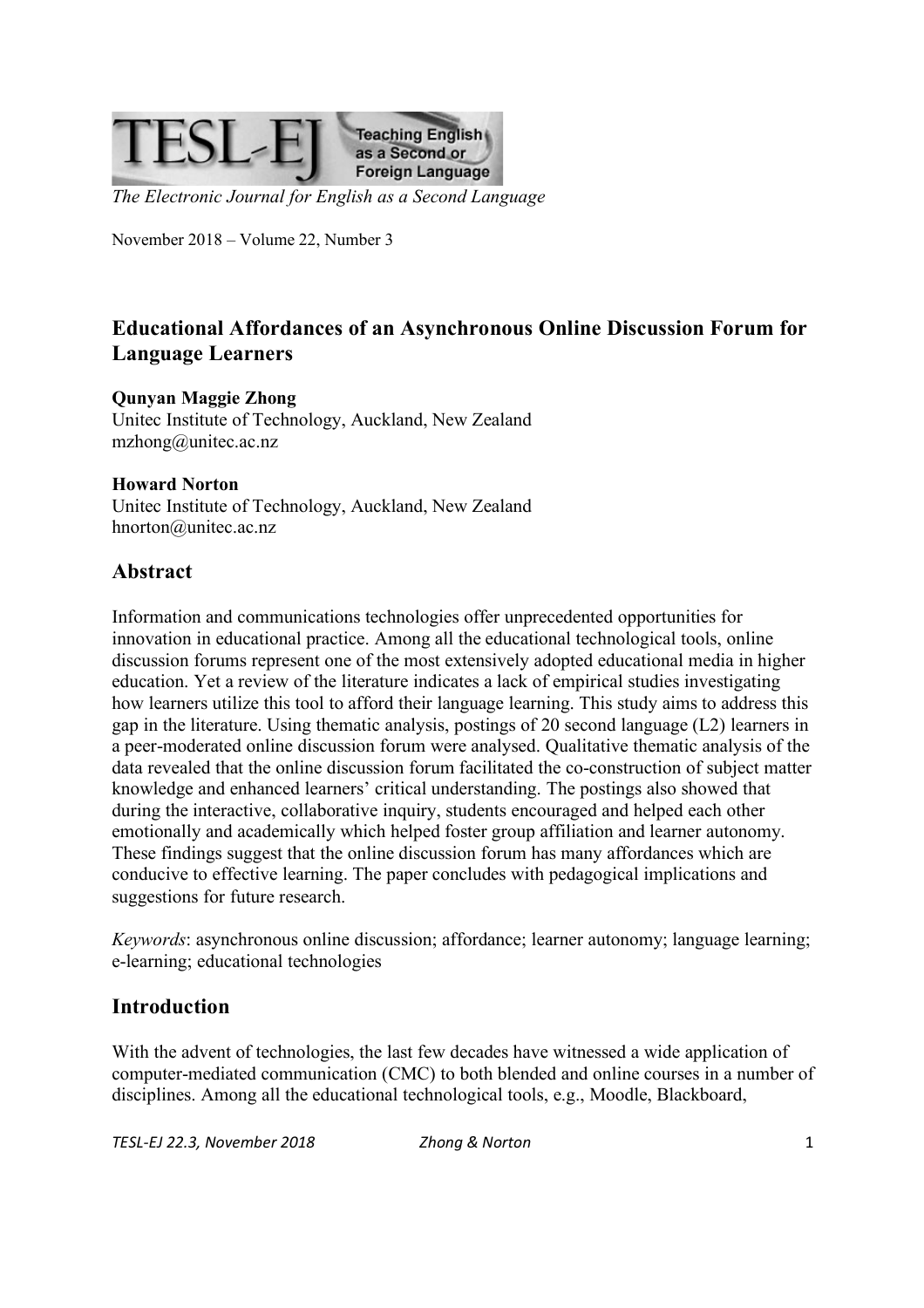Screencasting, MOOCs etc., web-based asynchronous online discussion forums appear to be the most extensively adopted platform to support and complement current educational practice (Guan, 2014; Loncar, Barrett & Liu, 2014; Thomas, 2013). Online discussion forums are usually a text-based environment that occurs asynchronously, referring to online communication that does not occur "in real time" (Jonassen, Howland, Moore, & Marra, 2003, p. 75). The asynchronous feature enables individuals to discuss and exchange opinions by writing posts and responding to the contributions of others without the constraints of time and place.

A substantial body of research (Cho, 2016; Dzubinski, 2014; Ghadirian, Salehi & Ayub, 2018; Guan, 2014; Loncar, Barrett & Liu, 2014) within educational contexts has recognized the enormous potential of asynchronous online discussion (hereafter referred to as AOD). AOD, for instance, affords learners opportunities to reflect and do research before responding, which may result in higher quality contributions. Another often-cited benefit is the non-threatening and collaborative learning environment that an asynchronous approach may create, which may promote collaborative learning and facilitate knowledge acquisition. Although online discussion boards promise to have beneficial affordances for learning, a review of the literature indicates that most published work is from different disciplines of higher education (Guan, 2014; Loncar, Barrett & Liu, 2014; Thomas, 2013). Empirical studies on the use of AOD are scant in the field of second language acquisition. Therefore, the potential of asynchronous communication for language learning is unclear and research is warranted to identify the opportunities that AOD can provide for language learners. This study was designed to fill in the gap in the literature by providing insights into how language learners engage with the online discussion forum and utilise it to facilitate their learning.

This study is significant in theory and practice. Theoretically, the empirical evidence provided by the study will further our understanding of the affordances of an asynchronous approach for language learning. More practically, findings from the study may inform the design and development of classroom tasks and activities to promote better learning outcomes for language learners.

## **Review of the Literature**

### **Affordance Theory**

Originally coined by Gibson, the term 'affordance' has become increasingly popular across many disciplines. Gibson (1979) defines affordance as "what it *offers* the animal, what it *provides* or *furnishes*, either for good or ill It implies the complementarity of the animal and the environment" (p. 127, italics by Gibson). There are two key components in Gibson's definition. First, it is the notion of the invariant properties of objects. An affordance is a particular property of the environment that is relevant to an active, perceiving organism in that environment. However, while an affordance allows actions, it neither triggers nor causes them. This leads to the second dimension of the definition: a reciprocal relationship. In other words, an affordance exists as long as the person (or animal) takes the necessary actions to utilize it. In a nutshell, the key to Gibson's work is that whilst objects have constant properties, their affordances need to be perceived and acted upon by active agents.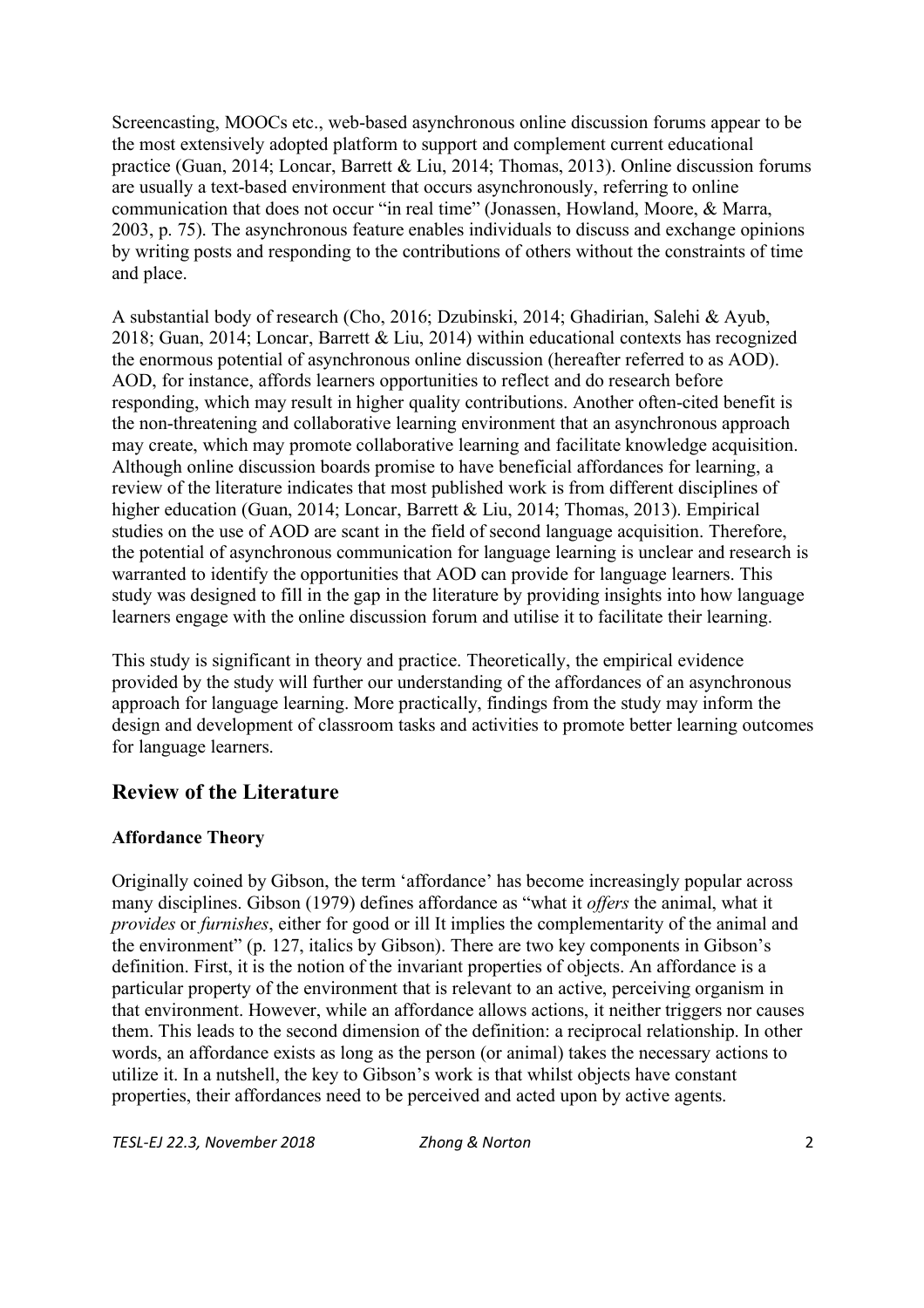The concept of affordance suggests a way of seeing the world as a meaning-laden environment which offers countless opportunities for actions (Hammond, 2010). Not surprisingly, the notion has been employed in a wide range of fields over the past few years. It has become particularly relevant and promising to educational contexts since the arrival of digital technologies. Framing our analysis through the lens of affordance theory, this study aims to give an in-depth understanding of actions that active learners undertake in an online discussion board to afford their learning.

#### **Research on the Use of Asynchronous Online Discussion**

In recent years, AOD has caught the attention of many educators across disciplines. A review of the literature in higher education reveals several benefits of using online discussion forums to enhance teaching and learning. The most frequently cited benefit is the collaborative environment that online discussion forums generate for knowledge co-construction. The interaction that occurs within AOD typically involves an audience of peers, who are expected to read written discussion posts and/or shared resources, respond to feedback on academic topics and contribute to various discussion threads. These topics act as a foundation and allow for a co-construction and deep understanding of the topics. In their study, de Oliveira and Olesova (2013) analyzed 154 online postings that 29 teachers and teacher candidates posted on a discussion forum. They found that students/pre-service teachers interactively shared, discussed, and modified their own understanding based on others' perspectives and experiences. These interactive learning processes enhanced their level of conceptual understanding of the discussion topic: literacy development of English language learners. In addition to the benefit of knowledge co-construction, Goggins and Xing (2016) reported that learning performance increased not only with the number of posts, but also the frequency with which learners read their peers' postings and the time dedicated to this.

AOD is also associated with the development of higher order thinking. Ennis (1991) defines critical thinking as "reasonable, reflective thinking that is focused on deciding what to believe or do" (p. 6). Newer discussion-based tools such as the forum are believed to be more conducive to discussion and nurturing higher-order thinking as they allow students more time to reflect on what has been written and do research before responding; hence their written responses are generally considered more thoughtful and are more likely to incorporate different perspectives and complete tasks fully (Abawajy, 2012; Klisç, McGill & Hobbs, 2012). In their survey study, Weil, McGuigan and Kern (2011) investigated a cohort of accounting students'  $(n = 35)$  perceptions of the benefits and limitations of AOD. The study revealed that students perceived a number of benefits associated with online discussions, including being exposed to other students' opinions and improving their ability to critically review information. Employing the California Critical Thinking Skills Test (CCTST), Jacob (2012) aimed to measure changes in 110 students' critical skills before and after participation in discussion forums. An analysis of postings in the discussion forums revealed a slow but steady development of critical thinking skills in students.

A further benefit of AOD is that it enables flexible and non-threatening learning and encourages learner participation and contribution. The asynchronous aspect of discussion forums means learners can send messages to teachers or peers and participate at their own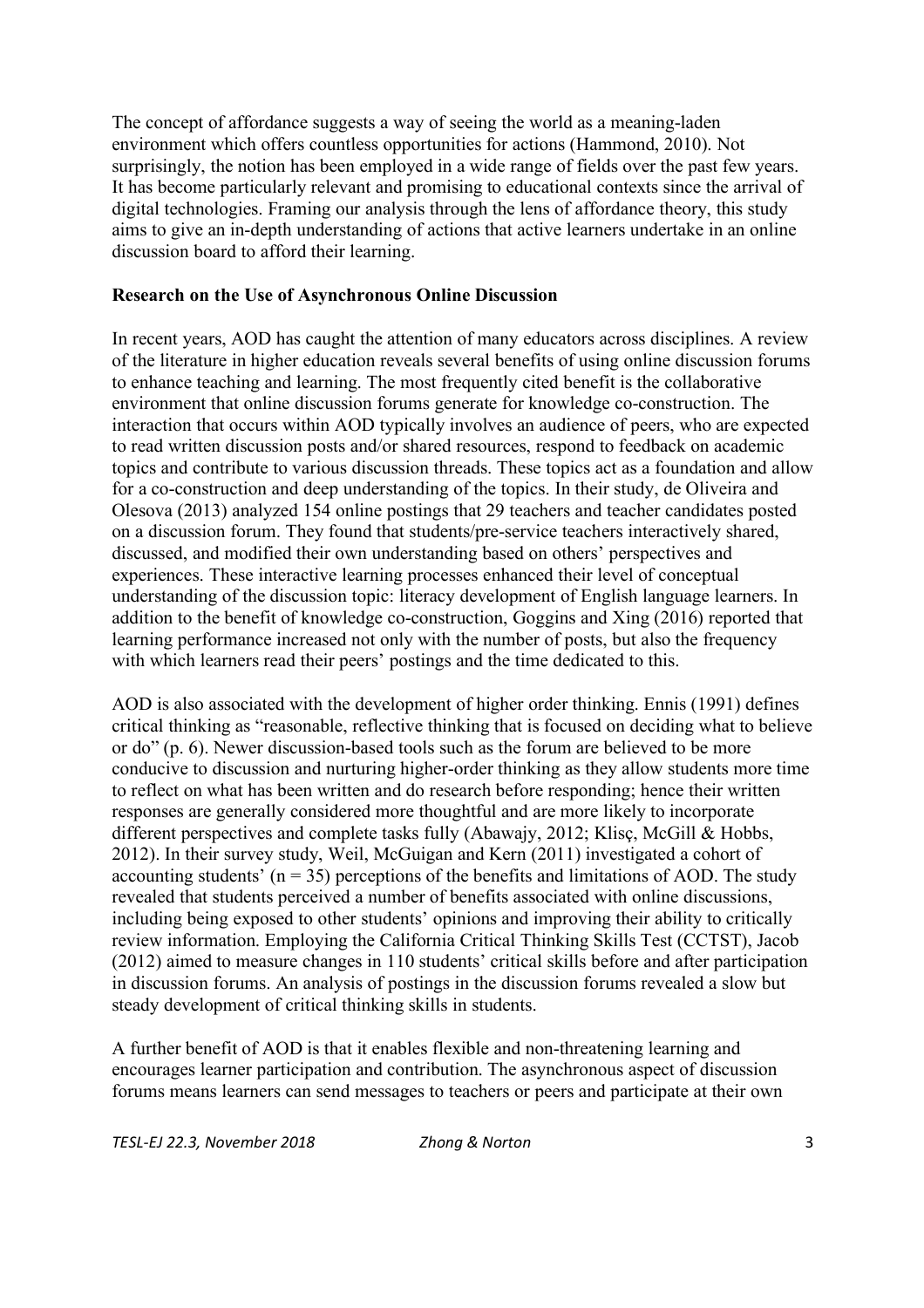pace at a time suitable to them. This approach can give students extra time to respond to a message and formulate their answer; thus, it creates a more inclusive learning environment where quieter students are encouraged to contribute (Norton, 2014; Yaneske & Oates, 2011). Arnold (2007) believes because participants have more time to plan and monitor their own message as well as process input, this compensates for the cognitive interference of anxiety at the input, processing and output stages. This is particularly advantageous for language learners who often encounter issues at both a linguistic and conceptual level and who need time to contemplate and structure their responses in an L2. In his qualitative study, Norton (2014) provided empirical evidence that the asynchronous aspect of technologies had postive impacts on L2 learners' oral communicative experience. The learners reported having more time and space to process inputs before outputs, which increased their level of confidence in communicating in English.

In recent years, researchers have shown a growing interest in the social affordances of AOD, particularly in how people use language to construct group affiliations in an online environment. As online discussions involve interactions among peers and/or with teachers, students may have to think about the effects of their posts. Consequently, they may remove aggressive and offensive language. Drawing on Lave and Wenger's (1991) framework of community of practice, Cho (2016) investigated the interactional patterns among five bilingual pre-service teachers in AOD. She revealed that the identities of the pre-service teachers became emergent during the online discussion. The participants utilized a variety of strategies, particularly affective stance such as mutual support, agreement, acknowledgement, appreciation and consideration, to formulate their online community of practice. In his qualitative study, Jahnke (2011) interviewed seven secondary students about their experience of using online discussion. The most striking benefit identified by the students is related to the social and emotional aspect of online learning. They had a strong sense of the impact of their actions on the emotional health of others. In their study, Lu, Yang and Yu (2013) surveyed 174 students enrolled in Master of Information Management online classes. Exploratory and confirmatory factor analyses of data indicated that online learning facilitated social capital formation in the dimensions of community, trust, collective action and cooperation.

The literature review indicates that while considerable studies have been conducted to examine different aspects of AOD, these previous investigations are mostly undertaken in different disciplines of higher education, particularly distance education. Empirical studies focusing on the use of online discussion forums remains under-researched in the field of second language acquisition. Even though a number of language scholars acknowledge the potential of technologies for language learning (Davies, 2011; Reinders & Hubbard, 2013; Reinders & White, 2016), little is known about how language learners utilise them to facilitate their learning, in particular, how language learners interact and engage in their learning in the AOD environment. Drawing on affordance theory, the current study aims to address the gap identified above, addressing the research question: What affordances does an asynchronous discussion board offer to second language learners?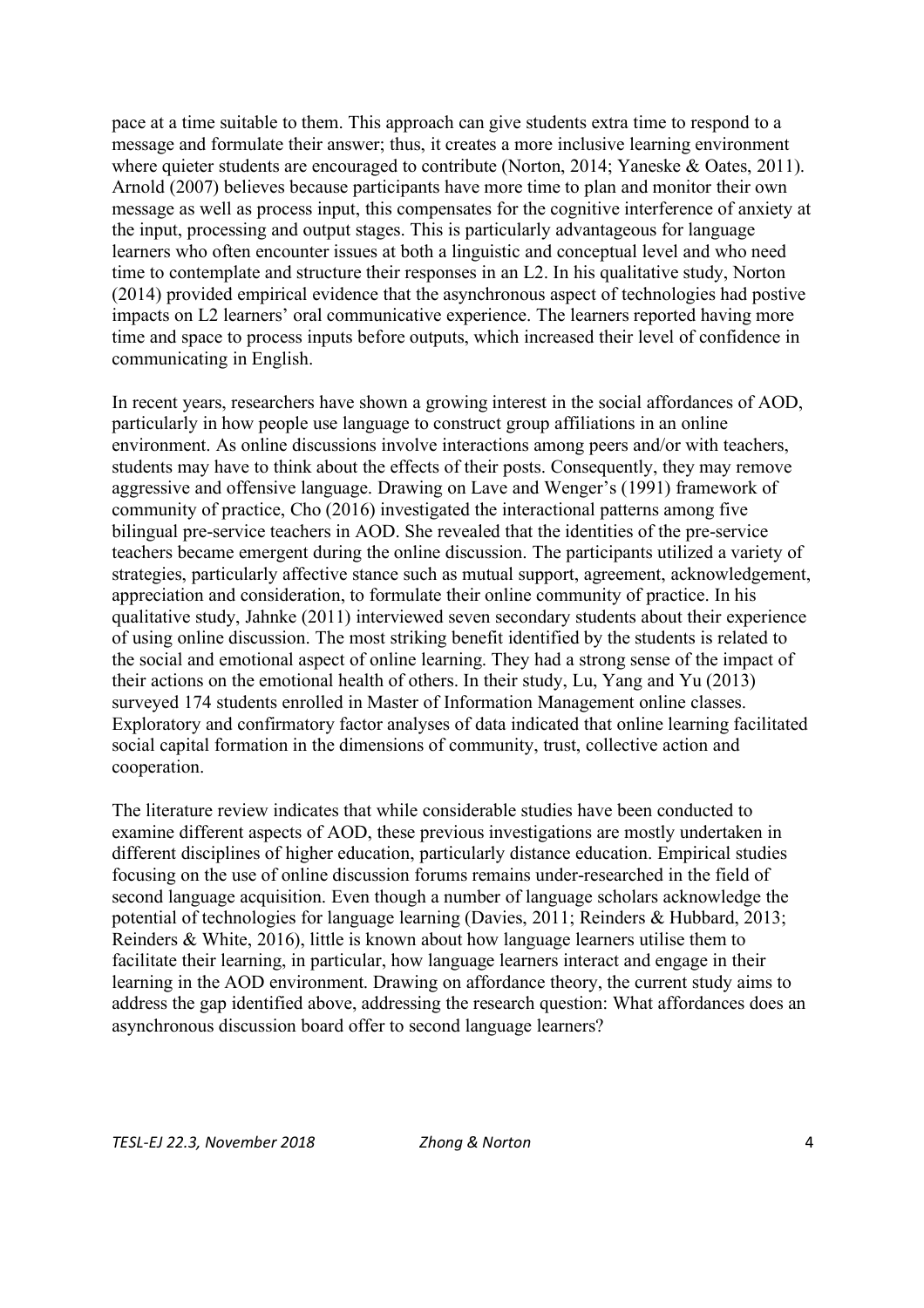# **Method**

### **Context and Participants**

The course that forms the basis for this research was part of a joint business degree articulation between a New Zealand and a Chinese tertiary institution. As part of the agreement, the New Zealand institution delivered a series of credit-bearing courses on site at the host (Chinese) institution. The course itself was a level 5 (a New Zealand qualification) academic skills course taught to the students in their second year of a degree course and this research focused on the second iteration of this course.

The course was taught primarily in face-to-face mode complemented by a significant online component which was divided into two parts. Part A involved a series of quizzes that covered course content, academic skills and vocabulary. Part B was a group forum, which formed the basis of this research. The discussions occurred in small groups (four to five students) where learners were required to create and share content in groups using the forum function on Moodle, the Learning Management System (LMS) used for this course. Learners were asked to post at least 3 contributions of 80 words each (a minimum of 240 words) demonstrating their understanding of the task topic. Students were also required to pose three questions to team members and share two resources. The forum was learner-led facilitation where a teacher-selected moderator (the first student alphabetically in the group) led the discussions while the instructor remained as an observer (i.e. teachers were not directly involved in the discussion). The forum discussion was worth 7% of the overall course assessment where students would be marked on the quality and quantity of their contributions. In addition, the same topic for the forum discussions was also used for a subsequent collaborative oral presentation in the same groups which constituted 15% of their overall course assessments, and it was hoped that the relevance between these two tasks would motivate participation (Dennen, 2005).

The primary pedagogical aim of this task was to increase levels of communication and interaction, and to give learners the time to reflect and produce higher-quality work, leading to the creation of the content for an assessed oral group presentation. Another pedagogical goal was to create a collaborative learning environment where learners were expected to make a collective inquiry into a specific topic and come to a deeper understanding through mutual knowledge construction (Lave & Wenger, 1991).

The participants for this study were recruited from the cohort of students who were admitted into the course at the university in China. In order to avoid conflicts of interest, students were not contacted until six months after they had completed the course and their grades had been approved. Due to the time and scope constraints of the study, purposive sampling (Patton, 1990) was used to select potential participants. It is a technique widely used in qualitative research for the identification and selection of information-rich cases. Having received full information about the study, twenty students gave us permission to access their archived discussion forum threads. They were reassured that their identity would remain anonymous and confidential in this report.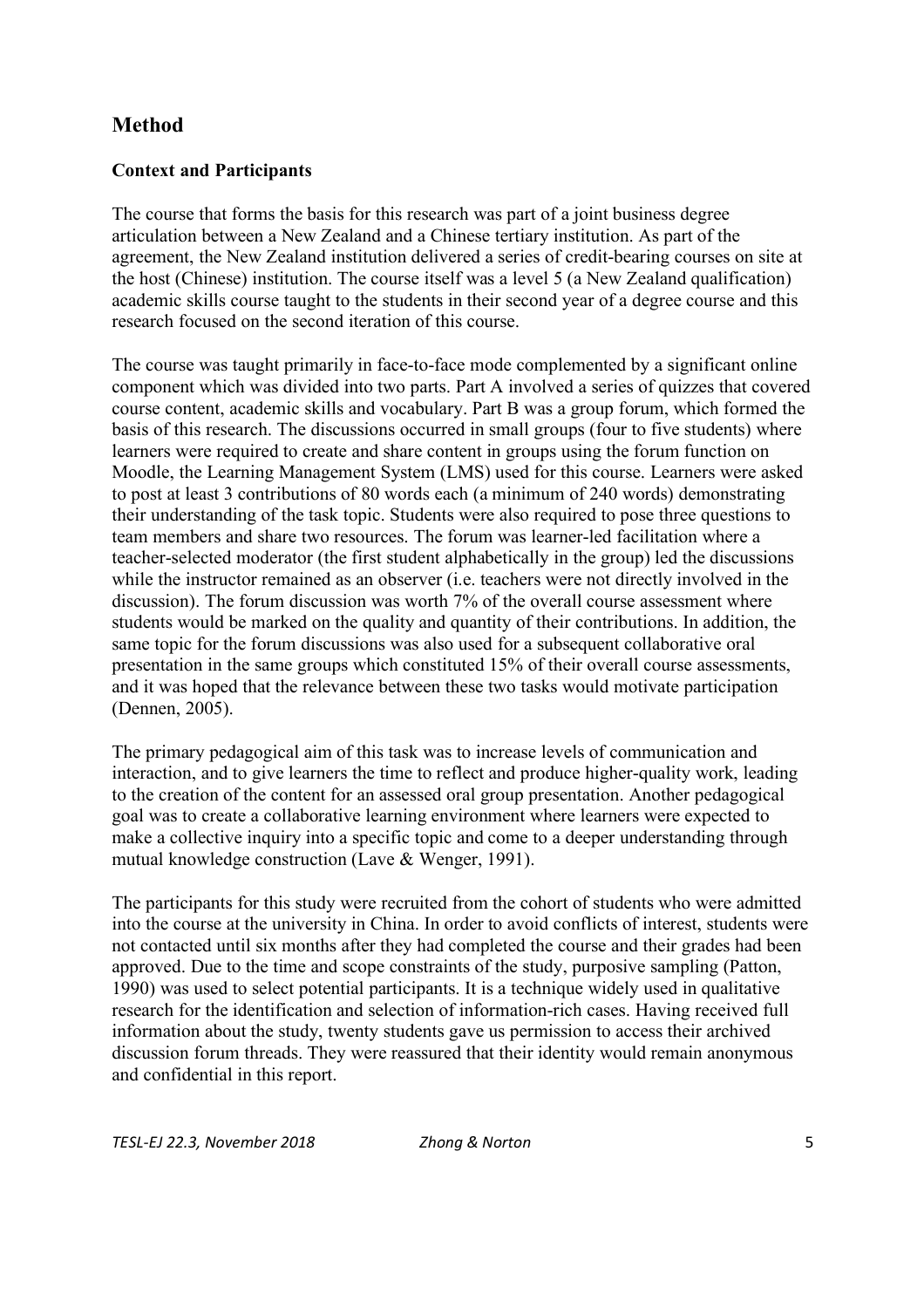### **Data Collection Instrument and Procedures**

The primary objective of this study was to investigate the affordances of online discussion forums for language learners. To achieve this, this investigation utilized asynchronous, threaded messages posted by participating students on the online discussion forum over five weeks, a total of 40 contact hours. Having sought permission from the participants, we accessed their postings on the course Moodle site as messages posted to the discussion board were automatically archived and saved as a chronological text file. As the data in this study were collected retrospectively after the participants had completed the course, they represented the natural and unbiased communication occurring in the forum discussions. The qualitative analysis was based on 178 posts (approx. 19,642 words) written by the 20 participants as a result of the interactions generated by the task.

## **Data Analysis**

Thematic analysis using coding scheme (Braun & Clarke, 2006) was employed to identify the affordances of AOD. This involved four phases:

**Phase 1**: previewing. In this phase, we first read/reviewed the online postings independently while jotting down notes in the margins.

**Phase 2**: opening code. We started open coding the set of data for the first participant. During the line-by-line scrutiny of the data, codes were affixed to the units of analysis. Because we were primarily interested in the affordances of online discussion forums, we isolated portions of postings relating to our inquiry. This could be single words, short phrases, complete sentences, utterances or extended discourse. Each unit was identified by the participant and provisional categories.

**Phase 3**: establishing themes. This phase focused on data reduction where similar themes were grouped into tentative categories. Propositional statements were made for each of these categories. For example, we subsumed the postings in relation to agreeing and disagreeing, critical analysis and evaluation of the business situation in China, and proposed solutions under one category, and the proposition we created was 'critical thinking'.

**Phase 4**: consolidating themes. In this phase, all the categories were once again revisited and tested against the set of data for the subsequent participants, to see if the tentative categories existed and continued to hold. If new tentative categories were identified we would reexamine the previous case and add the new provisional categories to the subsequent data analysis.

The data analysis was a recursive process where data were read repeatedly; new codes were added until saturation was reached (i.e., no new themes were found, and salient themes, categories or recurring patterns began to emerge). Having established the themes, we then created data files in which postings were copied and pasted into relevant cells regarding each theme and subtheme. In order to capture both patterns and examples, this report will balance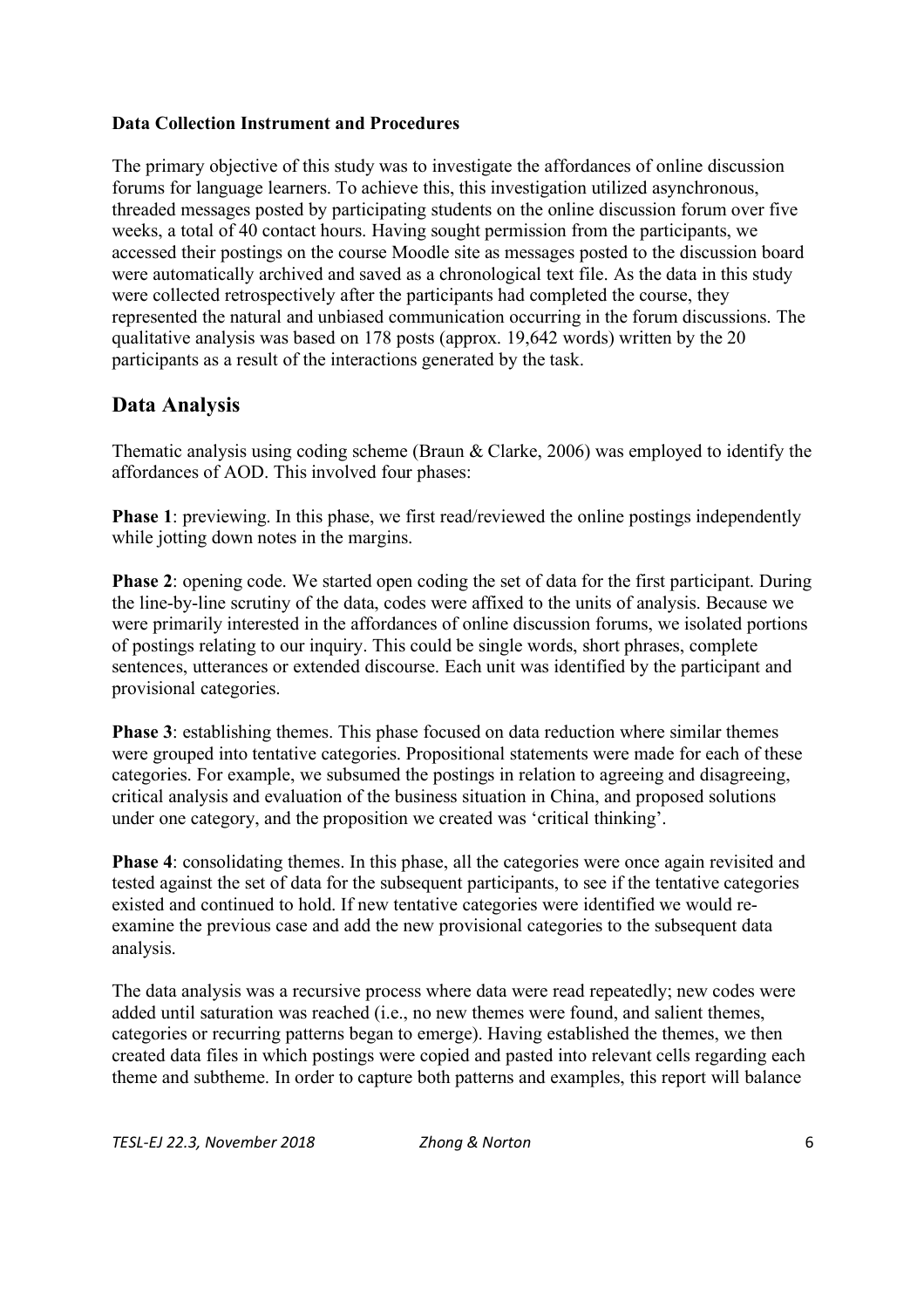the summary and quotation (Morgan, 1988) and the quotes will be taken directly from the data without the researchers' attention to grammatical and linguistic errors.

To reduce the risk of bias, the two researchers coded the data independently. After the initial coding, we met to identify areas of overlap and disagreement. Any issues relating to coding, category and theme establishment were discussed and resolved via regular face-face discussions during data analysis until an agreement had been reached (Riffe, Lacy, & Fico, 1998, as cited in Loncar et al., 2014).

# **Results and Discussion**

Four themes emerged from the data gathered. Table 1 summarizes each theme with its operational definition and sub themes.

| <b>Theme</b>                                                   | <b>Operational definition</b>                                                                                                    | <b>Subtheme</b>                                                                                                                                                                                                                                                                                                                         |
|----------------------------------------------------------------|----------------------------------------------------------------------------------------------------------------------------------|-----------------------------------------------------------------------------------------------------------------------------------------------------------------------------------------------------------------------------------------------------------------------------------------------------------------------------------------|
| Co-constructive<br>collaborative e-<br>learning<br>environment | Dealing with a learning<br>context where students<br>share resources, build and<br>reshape knowledge<br>through interaction      | share resources and understanding of the<br>٠<br>task topic<br>seek help and learn from peers<br>$\bullet$<br>ask questions to clarify<br>$\bullet$<br>elicit questions<br>$\bullet$<br>support claims & opinions with evidence<br>$\bullet$<br>and examples                                                                            |
| Group<br>affiliation                                           | Referring to a sense of<br>unity and belonging within<br>a group                                                                 | greet team members by their names<br>use positive, humble and encouraging<br>$\bullet$<br>language<br>praise group members and/or their<br>$\bullet$<br>contributions & refer to group members in<br>a positive way<br>apologize<br>use emoticons<br>$\bullet$                                                                          |
| Critical<br>thinking                                           | Referring to "reasonable,<br>reflective thinking that is<br>focused on deciding what<br>to believe or do" (Ennis,<br>1991, p. 6) | agree and disagree<br>critical evaluation/reflection of the<br>$\bullet$<br>situation in China<br>suggest solutions to CSR-related issues<br>٠<br>analyse critically the cultural<br>$\bullet$<br>appropriateness of CSR for the Chinese<br>context                                                                                     |
| Learner<br>autonomy                                            | Referring to a student's<br>ability to take charge of<br>their own learning                                                      | take different roles as a leader,<br>٠<br>facilitator and teacher<br>organize the forum discussion<br>introduce new or different topics<br>$\bullet$<br>organize PPT presentation<br>$\bullet$<br>encourage group members<br>go beyond the forum requirements in<br>$\bullet$<br>terms of topics and contributions to the<br>discussion |

**Table 1**. *Affordances of the Asynchronous Online Discussion Forum*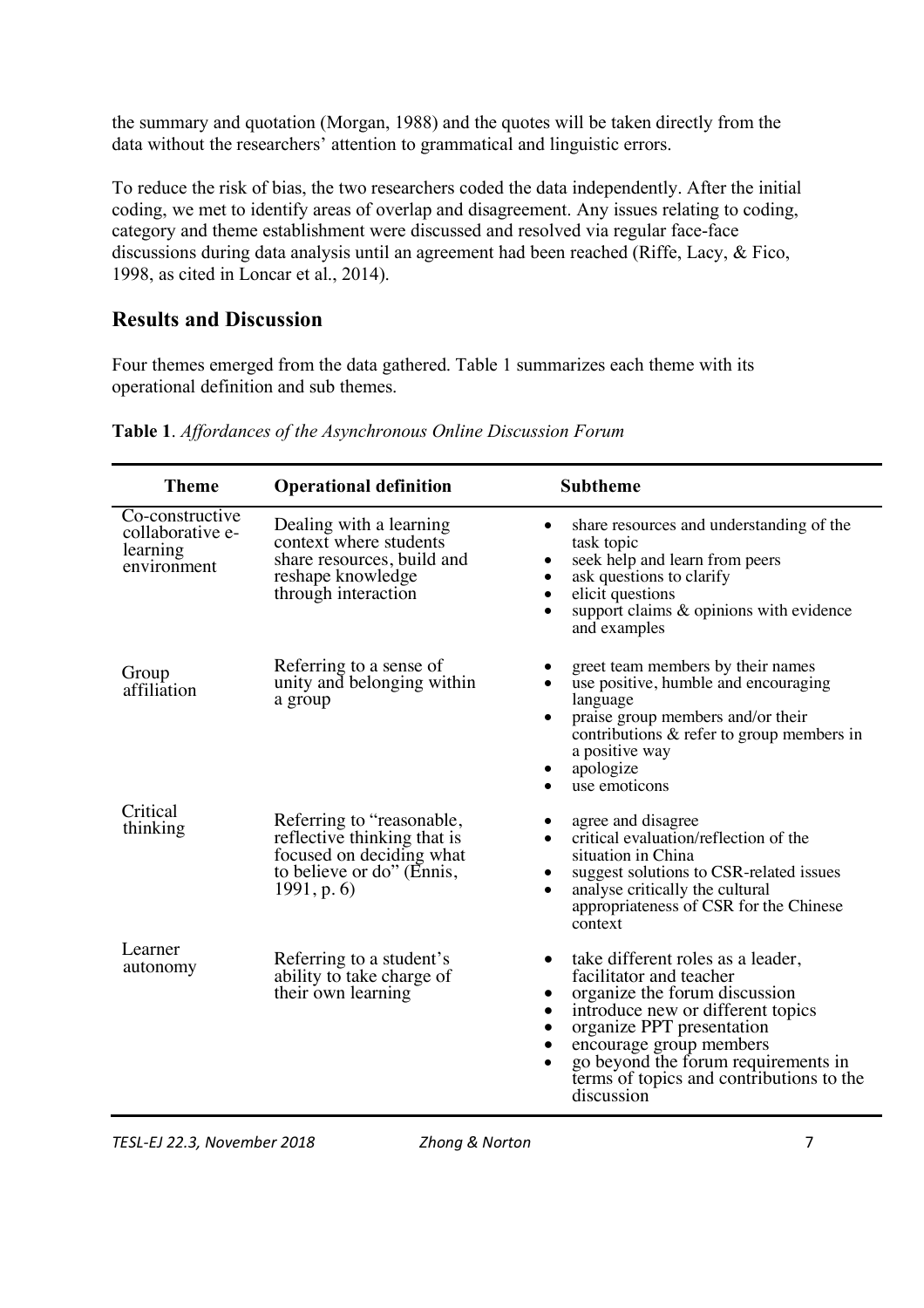### **Co-constructive, Collaborative Learning Environment**

An analysis of contributions that participating students posted on the discussion forum indicated that the predominant interactions were related to the discussion topic, corporate social responsibility (CSR). Table 2 gives a breakdown of posted messages in accordance with their functions.

| Category              | Quantity |
|-----------------------|----------|
| Resources and links   |          |
| Evidence and examples | 74       |
| Replies               | 96       |
| Questions             | 76       |
|                       | າ ຂາ     |

**Table 2**. *Messages Relating to Knowledge Construction*

As is shown in Table 2, 41 posts were related to links or journal articles or book chapters that participants posted on the discussion forum to share with team members and/or support the claims of their posts; 74 posts gave good and bad examples of CSR practices in the corporate world; 96 posts were replies to questions raised by their team members and 76 posts functioned as questions whereby learners (1) elicited opinions from team members; (2) gave turns to other students by opening the floor for discussion; (3) sought help from team members to advance their understanding of the task topic. During this co-constructive inquiry, learners' understanding seemed to be deepened. The following excerpts of interactions between participants 8 and 10 illustrated this process:

*I have a probelm need your help. Recently I know the Starbucks purchases coffee beans from famers with a higher price in order to protect famer's profits. The Starbucks's action is the performance of CSR. But in another hand, the Starbucks's behaviour of wasting water also catch the public's attention like the teachers said. So how can we juge a corporation whether a responsible corporation or not if it have both good actions and bad actions? Hope your responses. Thanks! (Participant 8)*

Participant 10 replied to this posting, alluding to the fact that ethical practice in business was a complex issue and could have a human cost:

*This situation as you said could not be judged. No one can be a perfect person, so corporations are. Even though a corporation do something doesn`t conform to CSR, it does not mean it is not a responsible corporation… (Participant 10)*

In a subsequent post, participant 10 asked his teammates for solutions to the conflicting practices in businesses:

*Just now i give some views to Ethan. I am inspaired and i have some questions. many enterprises have been taking measures to make environment better and make labor*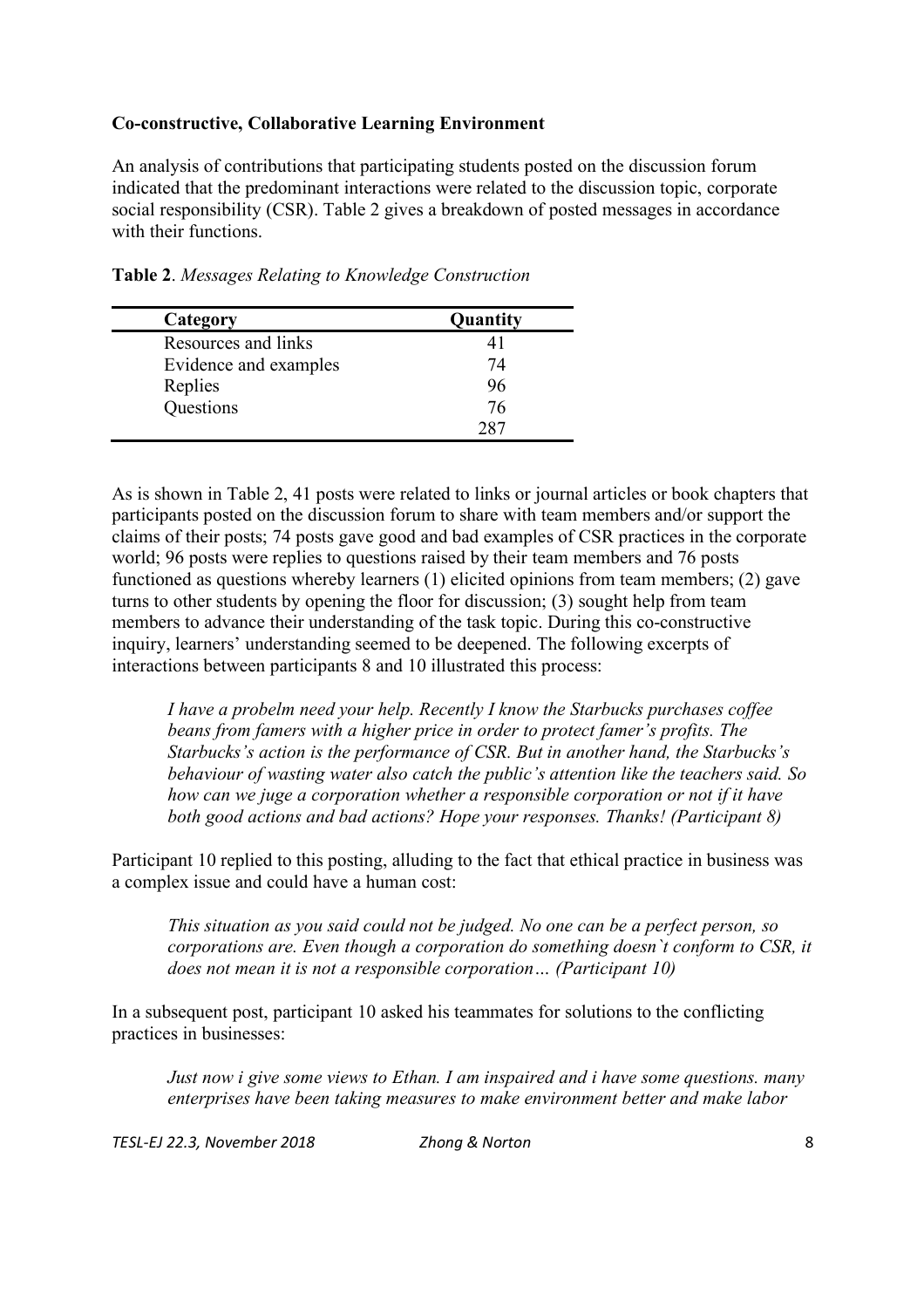*live better and so on. But even they do more,some phenomenons, such as making pollution, laying out staff, can not be avoided at present. So what measures we could take to reduce the bad effects happen? And what resources or organizations we could ask for to help do CSR? (Participant 10)*

Participant 8, while not entirely resolving the dilemma, stressed the need for positive action from all parties to protect the environment.

*Both government and non-government organizations have responsibility to improve our environment. And I think the young people should take more activities because they have more energy and time than others. So schools should encourage their students to improve our environment. (Participant 8)*

Social constructivism emphasizes the need for social interaction and cooperation in order to enhance learning. Vygotsky (1978) posited that conceptual learning is a collaborative effort requiring supportive dialogue where an individual could benefit from assistance, including exemplary discourse or scaffolding, from "more capable peers" (Vygotsky, 1978, p. 86). It is evident that learners in this study used the online forum environment to actively engage in learning collaboratively. They made a collective inquiry into the task topic by interactive questioning and dialoguing and engaging in mutual knowledge construction (Lave & Wenger, 1991). Through this collaborative learning process, they came to a deeper understanding of the subject content and developed a shared repertoire of resources over time. From the learners' perspective, they were very appreciative of the collaborative learning environment and of what they learned from their peers:

*As far as I am concerned, I learn a lot from all students here. Firstly, I have learned to communicate with you guys by an efficient way – surf the Internet, discuss questions and find books to supplement my assigned texts. Secondly, I have known a lot of information about corporation society responsibility such as its definition and advantages. I have acquired much knowledge and now I can identify the good or bad examples of CSR easily. To sum up, the benefit of learning and discussing CSR in a group effort is obvious. (Participant 18)*

The finding is in line with previous studies (Klisc et al., 2012; Lai, 2015; de Oliveira & Olesova, 2011), providing further evidence that asynchronous online discussions afford a learning environment which promotes collaborative learning and facilitates knowledge acquisition through supportive peer dialoguing and knowledge co-construction.

### **Group Affiliation**

Another theme surfacing from the data was a sense of group affiliation or belonging to a community of learning (Lave & Wenger, 1991). Posts were loaded with positive, emotionally-grounded messages. Table 3 summarizes postings that were employed to build their group cohesion.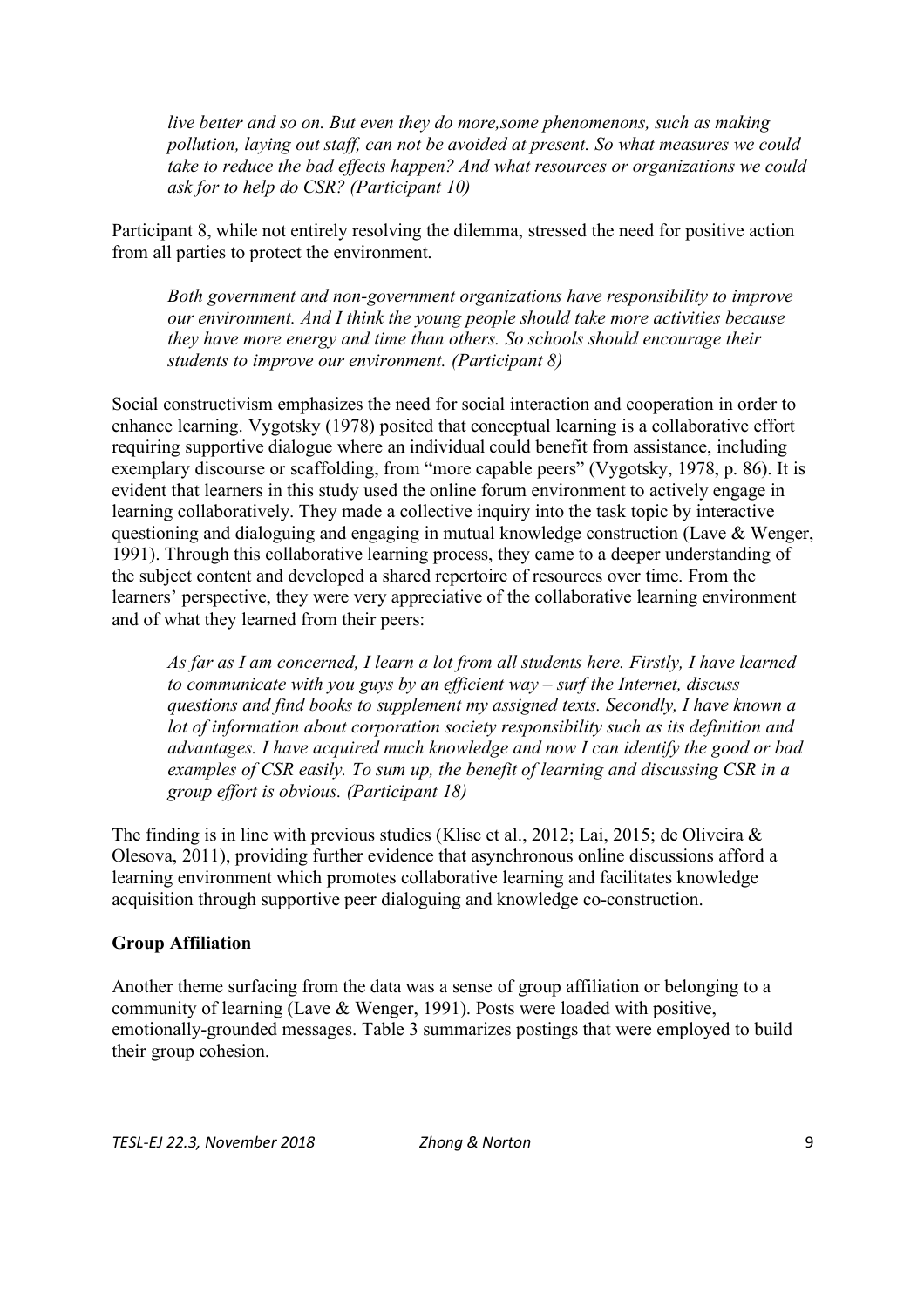|  |  |  |  | Table 3. Messages Relating to Group Affiliation |
|--|--|--|--|-------------------------------------------------|
|--|--|--|--|-------------------------------------------------|

| Category                                   | Quantity |
|--------------------------------------------|----------|
| Express happiness of belonging to the team | 89       |
| Use emoticons                              | 65       |
| Use positive, humble language              | 42       |
| Praise group members and/or refer to group | 29       |
| members in a positive way                  |          |
| Express gratitude for help received        | 20       |
| Apologize for late responses, bad start,   |          |
| repeated postings                          |          |
|                                            |          |

It can be seen from Table 3 that the predominant posts in this category are related to their happiness to be part of the team: "*I am really glad to be one of your partners to study with you this term*" (*Participant 11*). The typical lexis the participants used in their opening remarks of the online discussion were "happy", "glad", "honoured". Their use of emoticons to express emotions and moods was also prevalent in the posted messages. They praised and/or referred to their team members in a positive manner when a team member shared sources with them, "*I learn a lot from the example shared by Mei. It is really a good example*" (*participant 19*) or when a team member posted a thought-provoking question: "*I think Mei's question is very meaningful*" (*participant 16*). Some participants apologized when they did not respond in time, feeling that they were letting the team down and not fulfilling their obligations. However, they showed willingness to contribute more and compensate for their absence from the forum. Participant 4 (a lead student), for example, had been absent from the forum for two days. He apologised, summarised the key points of the discussion so far and steered the discussion in another direction, that of CSR and the external stakeholder:

*… I am so sorry about the abcense of me at yesterday. But I had already read your words, I just can not to reply yesterday. As at today, we have said a lot of information about CSR. Let me to make a summarize. We talked lots of internal stakeholders (e.g. employees and their family members , shareholders and enterprise). And we also list many companies or organizations like Google, Nike , Lock&Lock and P&G to approve the benefits of CSR. We also said some bad of influence of CSR. In a word I think we should talk something about the external stakeholders of CSR just like we have already said the environment. Right? I am searching some information about the external stakeholders, did you have some idea about the aspects of the external stakeholders? (Participant 4)*

As the discussion progressed, a community of learning seemed to establish itself among the team members where they felt valued, supported and wanted to achieve well as a team: "*Our team slogan is Making amazing miracles forever*" (participant 14). "*I wish all of us can get good grades! Continue refueling!*" (participant 11). Within the learning community, they sought help from team members when they identified gaps in their own learning and clarified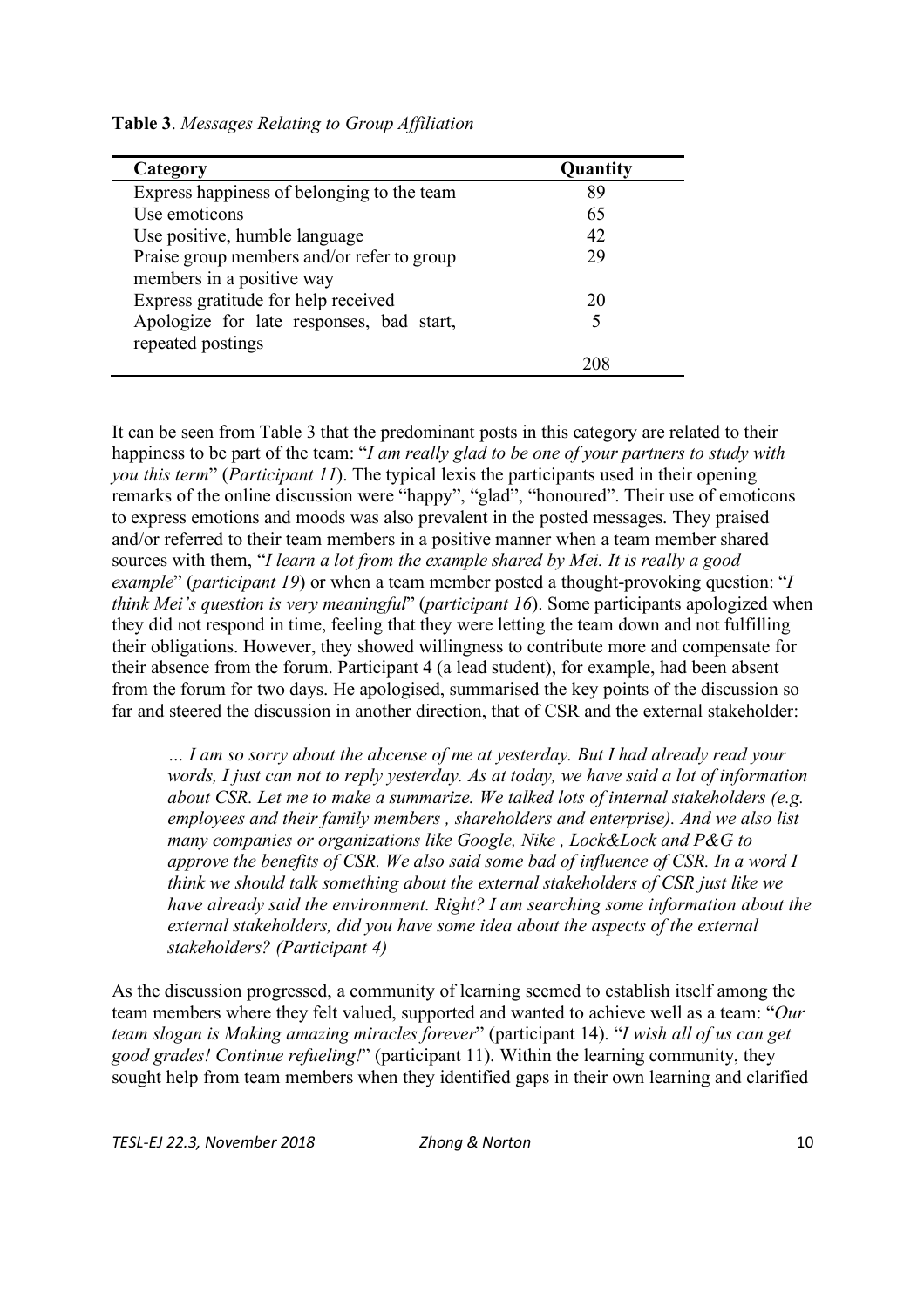when they felt confused with the discussion, knowing that other team members would give them full support and not ridicule them:

*…i feel so sorry for so late to join you.To be honest*,*my understanding of the CSR is limited to the teacher speak and I was the first time to participate in this kind of discussion.The question I wanted to ask is about the bad examples of CSR. Things have two sides. There are some company that are not doing good in social responsibility. Can you give me an example of their bad performance of the company in social responsibility? (participant 13)*

In recent years, scholars have shown a considerable interest in shared mood and emotion within groups in understanding the development of group dynamics (Spoor & Kelly, 2004). Clouder et al. (2006) suggested that positive emotions tended to encourage supportive behaviour whereas negative moods may generate hostility and threat among group members, which may compromise the potential benefits of collaborative learning. Although findings of previous studies (e.g. Çelik, 2013; Gilliland, Oyama & Stacey, 2018; Kehrwald, 2008) in relation to group dynamics in the e-learning environment are inconclusive, the positive interplay between learning and group affiliation was evident in this study, which led to a community of learning (Wenger, 1998) allowing for the development of both affective and academic resources without teacher intervention. These positive emotions appeared to promote cooperation and encourage learners to be mutually engaged in the joint project. This finding highlights the importance of establishing a learning community where learners are socially and emotionally committed prior to asking students to engage in cognitive tasks.

### **Critical Thinking**

Posted messages revealed a number of incidents where learners were engaged in critical thinking (see Table 4).

| Category                                                                            |       | Quantity |
|-------------------------------------------------------------------------------------|-------|----------|
| Critical evaluation/reflection of the situation in China                            |       | 37       |
| Suggest solutions to CSR-related issues                                             |       | 97       |
| Critical analysis of the cultural appropriateness<br>of CSR for the Chinese context |       | 3        |
| Agree and disagree                                                                  |       | 11       |
|                                                                                     | Total | 148      |

|  |  |  | Table 4. Posts Relating to Critical Thinking |  |
|--|--|--|----------------------------------------------|--|
|--|--|--|----------------------------------------------|--|

As is shown in Table 4, participants posted 37 postings where they critically reflected on corporate practices in China. In one instance where a team member had previously observed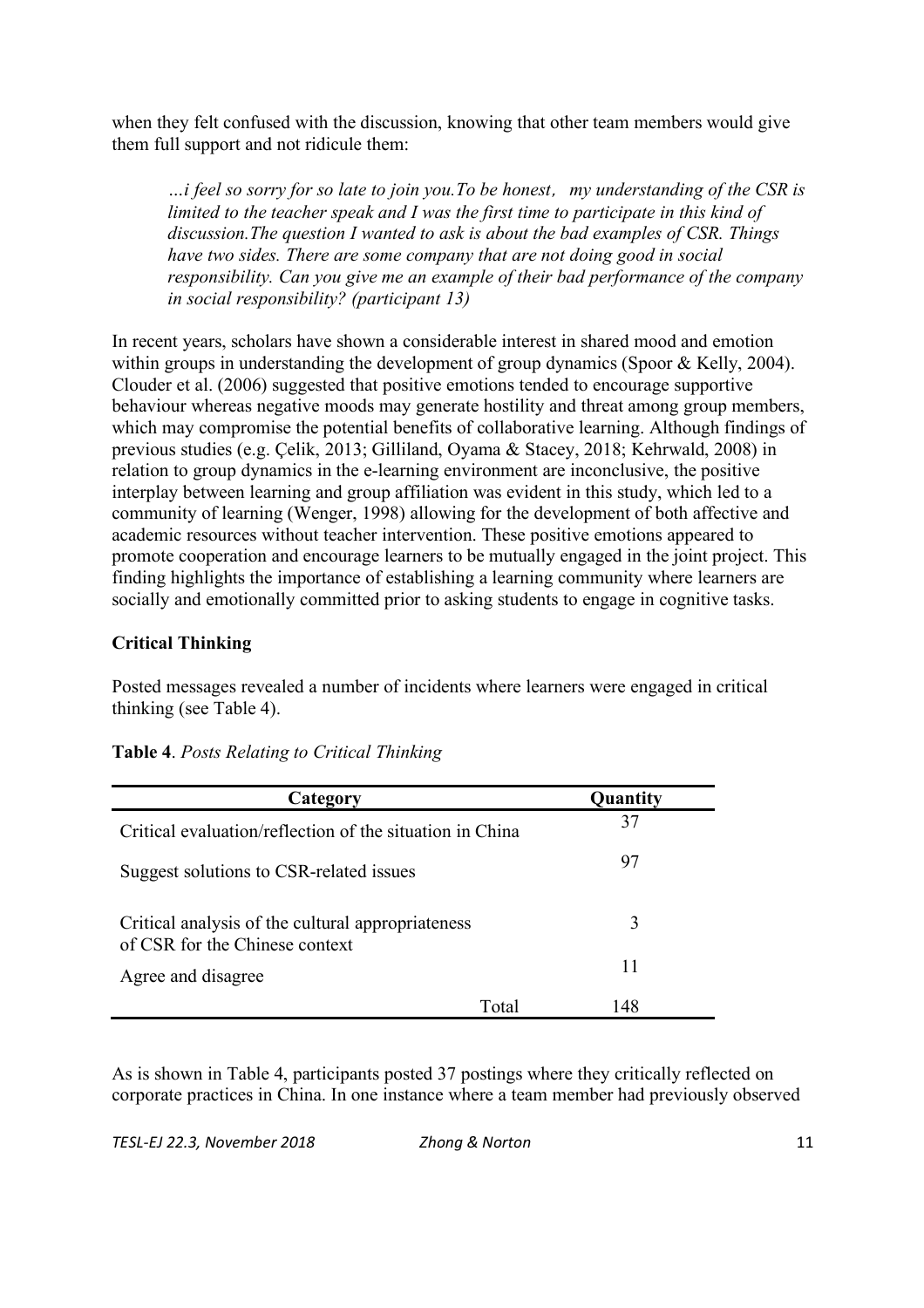that the level of CSR was low in China, participant 10 responded by outlining some of the factors that needed to be considered when judging China's CSR record:

*For this question, I think China is a huge country. Not only the land is, but the number of people is also huge. And our country is a developing country, so many chinese enterprises or factories have been causing so much pollution by producting more production or doing more works so that they can do more transctions to get more money. For making money, they are selfish to care about their benefit. (participant 10)*

To solve problems concerning China's CSR performance, participant 6 suggested:

*First of all, the government should deliver more policies about CSR because the attitude of government is one of the main drivers of the Chinese CSR growth as many companies pay more attention about government's policies in China. (participant 6)*

Having enhanced their understanding of the concept of CSR through mutual knowledge construction, a learner questioned critically if the concept of CSR was culturally appropriate for the Chinese context:

*In my view, one of the restraining factors to push corporate social responsibility widely in China is the self factors of the company. For example, the social responsibility of the owner and the management is not enough. And some company may have conflicts between enterprises and employees in a company. Because some companies just focus on the profit but ingore the huge workload the workers need to pay out. And corporate social responsibility needs strict supervision. In other words, the economic environment is not very suitable for the development of CSR. Such as the market, the public voice and so on. The corporate responsibility is raised by America so there are cultural difference between different countries. (participant 10)*

In addition to critical reflection and evaluation, data also revealed that participants were actively involved in agreeing or disagreeing on posted messages based on their own understanding. For instance, participant 14 posted a question concerning the impact CSR could have on a company's profit. Participant 12 then posted a strong rebuttal of this premise:

*I don't agree this opinion, in contrast, the CSR will increase the company's profit. The corporate social responsibility will heighten the company's reputation, at the same time, I believe that it will bring more profit to the company. (Participant 12)*

Clearly, posts from participating students in this study demonstrated that they were able to challenge personal perspectives and apply co-constructed knowledge to analyze and critically evaluate their own context. Contrary to Yang's (2008) study suggesting that without an instructor-imposed structure to a discussion, students failed to ask deeper questions and the discussion and critical thinking suffered, this study provided evidence that higher-order thinking occurs in peer-moderated discussions when they are well moderated and designed.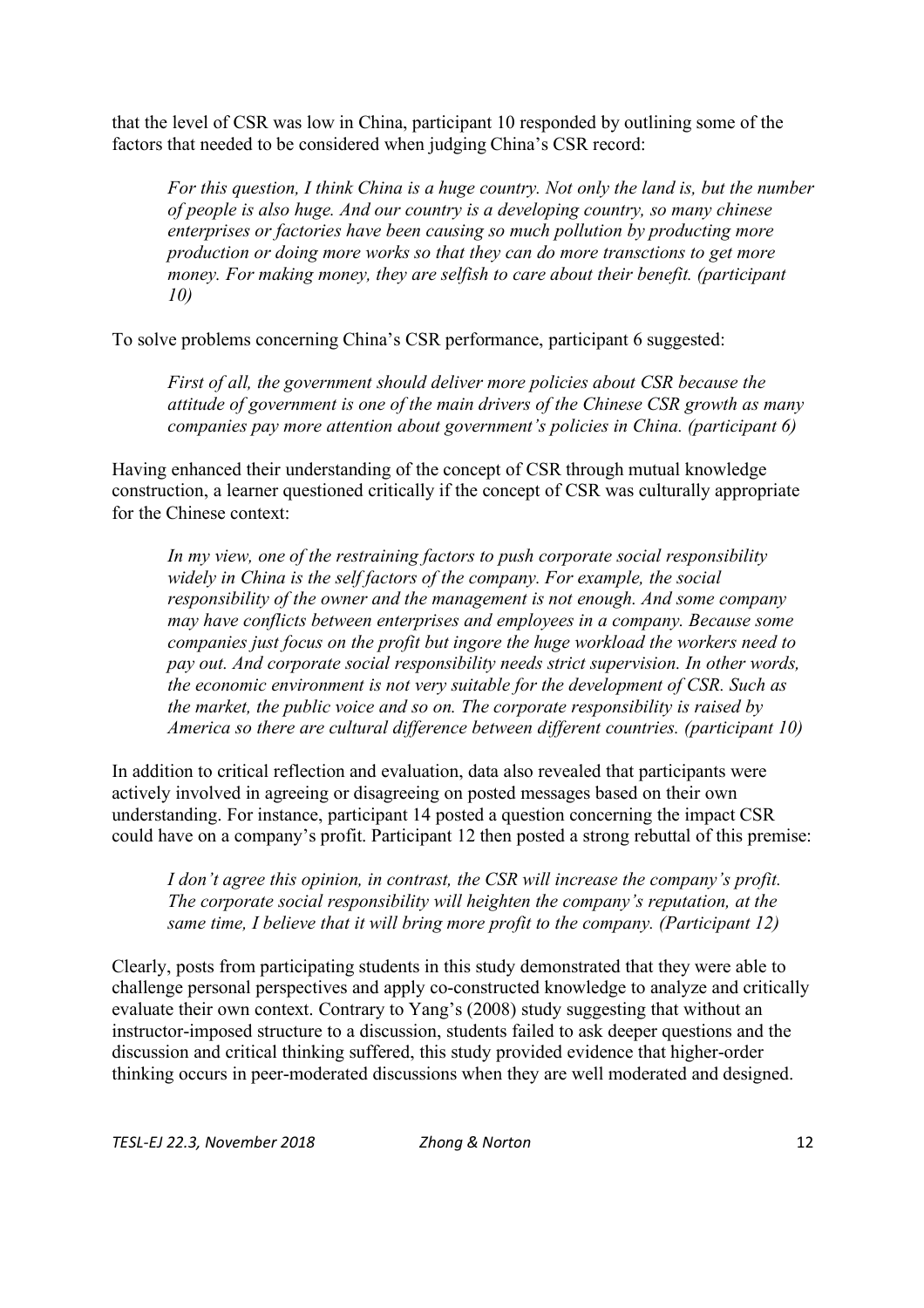#### **Learner Autonomy**

As indicated in the preceding section, the design of AOD in this course was student facilitated. In this task, randomly selected leaders were in full charge of the discussion while the role of instructors was to monitor in the background. A closer examination of the online postings revealed that the student facilitators adopted a number of roles during the discussion, ranging from director to facilitator and organiser. They took full charge of the directions of the online discussions at each stage of the discussion. Some of them started the forum discussion by welcoming team members and inviting them to contribute:

*I'm really honored to be one of your team member and I 'm looking forward to your active participation, which will definitely boost our work efficiency and morale … Then, we will communicate with each other online to share new ideas, leading to create a fantastic group presentation. (Participant 15)*

During the discussion, they elicited questions from team members, made comments or gave opinions, showed appreciation and encouraged people to contribute. They also introduced new topics when the discussion of previous topics was completed or activity within the group was flagging. At the final stage of the discussion, they made arrangements for their final oral presentation and organized time for team practice:

*Yesterday we haven't got the chance to practice our PPT in class due to limited time. However, we still need to spare some time practicing it and modifying our PPT. Could you please send me your reference links as soon as possible? Could you send your contents to Jiang (pseudonym) at the same time as she will reference them to introduce us. I'm looking forward to your fluent speech on Next Tuesday, but we all need to try hard everyday. Do you agree with me? Then, have a good holiday! (participant 15)*

Apart from the active responsibilities that student facilitators voluntarily took on, other team members also demonstrated their ability to take charge of their own learning. A noticeable feature of students' postings was the quantity of posts that the overwhelming majority of students contributed to the discussion forums. As aforementioned, the task requirements for the online discussion were at least 3 posts of 80 words each (a minimum of 240 words in total) demonstrating their understanding of the content. Figures 1 and 2 compare the number of words and posts required with the actual words and posts from each participating student respectively.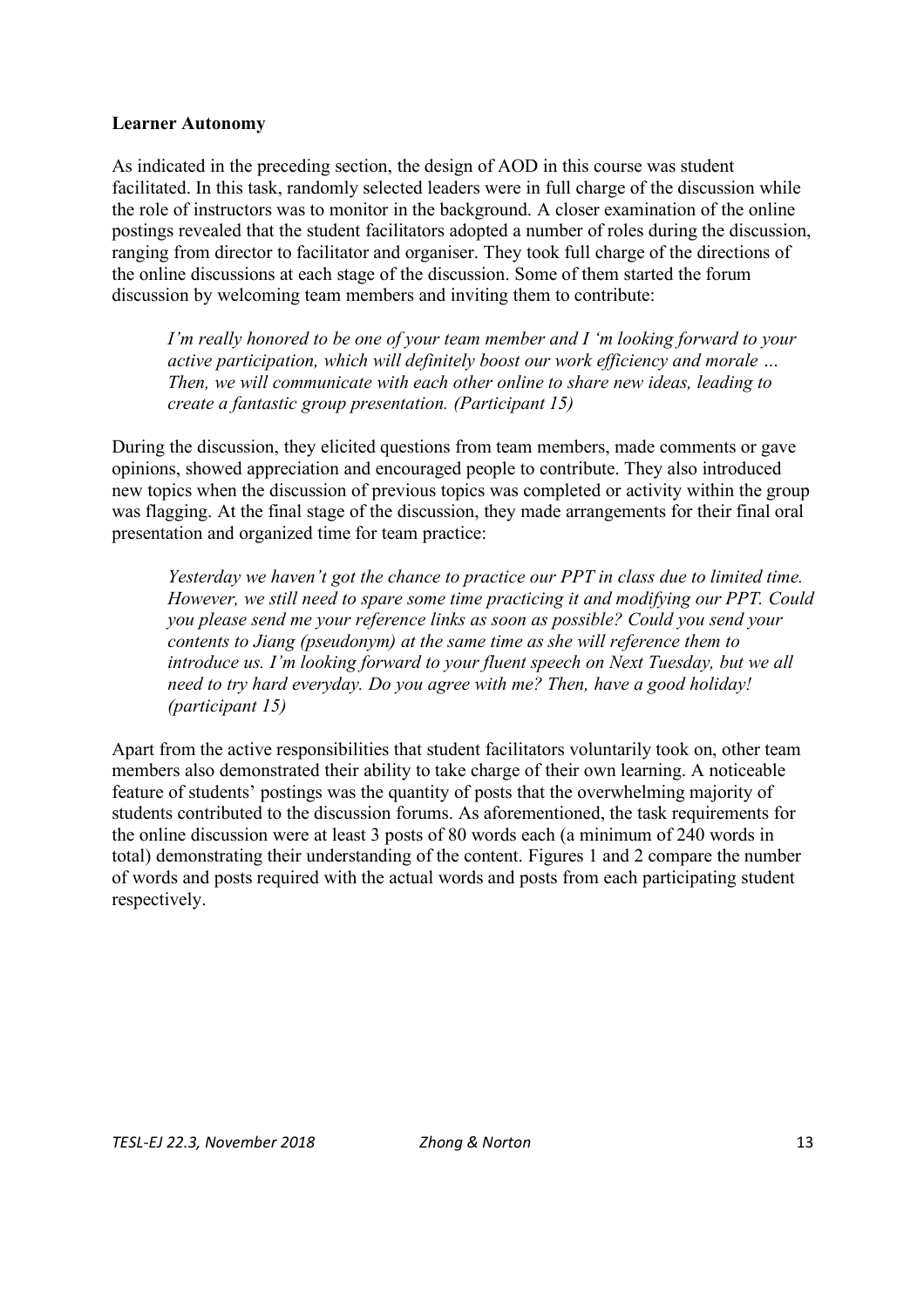

**Figure 1**. *A comparison of word contributions between each participant and the course requirement*



**Figure 2**. *A comparison of the number of posts between each participant and the course requirement*

As is illustrated in Figures 1 and 2, whilst the lowest number of words and postings was from participant 16 with a total of 425 words and 3 postings, the highest number of word contributions and posts was from participant 15 with a total of 2,756 words and 19 postings. The word counts indicate an average of 982 words and 8.9 postings from the participating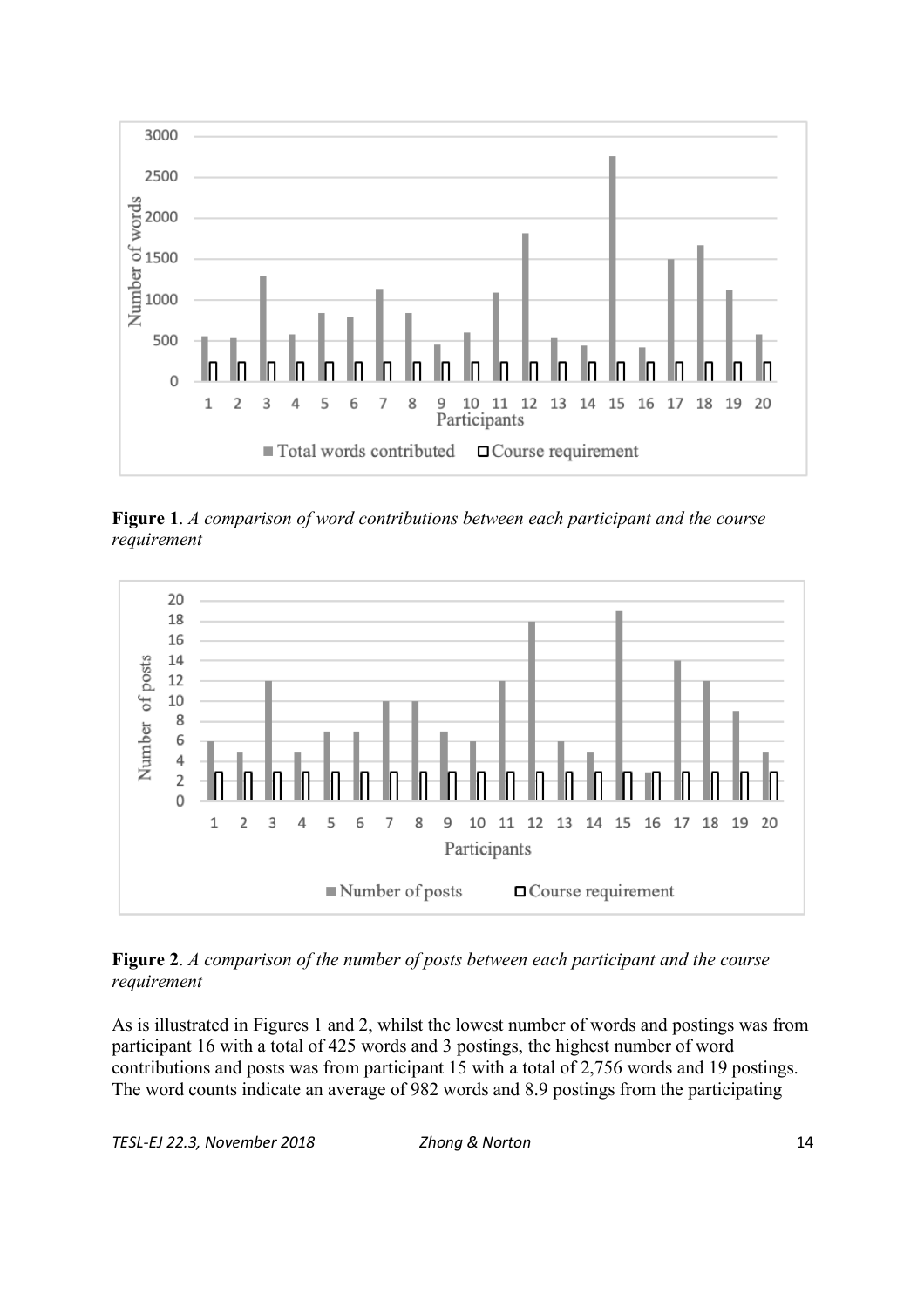students. Evidence shows that all the participants exceeded the expectations required of the course. They took an active role in the collective inquiry. Rather than being a passive recipient of course contents from teachers, they took full responsibility for their own learning and were willing to exceed the course requirements and their teachers' expectations. This finding was at odds with some of the previous studies reporting that students tended to post very few messages in online discussions. Küçük (2010), for instance, lamented that online groups consisted of close to 90% of lurkers. The high motivation revealed in this study may be attributed to several factors, such as their high level of intrinsic motivation, the fact it was assessed or its peer-moderation design. Due to the scope of the research design, the current study is unable to identify the specific factor(s) that promoted such high levels of student output and future investigations on this are warranted.

### **Conclusions, Implications and Limitations**

The major objective of this study was to investigate how asynchronous online discussion forums afford active learners in their language learning. By analysing the messages that the participants posted on the discussion forum, the study revealed that the online discussion forum has many properties that support activities seen as desirable for learning. This online learning environment afforded learners active participation in the discussion of pertinent social, educational and cultural issues. By writing extensively and critically while expressing their points of view and sharing academic resources, their knowledge of the topic under discussion was co-constructed and conceptual understanding was advanced. This interactive process of collective inquiry also helped foster learner autonomy and a sense of community.

While this study provided evidence that AOD enables access to new modes of learning and communication, a proper and carefully considered design is the key to realizing its potential affordances. It is critical to consider the affordances and constraints offered by new media when designing an online course. Teachers and/ or designers need to ensure that the pedagogy and activities embedded in the course reflect and maintain the best practices in learning and teaching (Sokolik, 2016).

Whilst the data for this study were gathered naturally without any interferences and biases from researchers, the sample size was small, which makes the wider application of the findings difficult. Future studies examining a larger sample size accompanied by an appropriate triangulation of data are warranted. This study suggests that students exercised more autonomy when the instructor was not moderating the discussion and this task design seemed to stimulate mutual interchange and in-depth discussions. Future studies could investigate this further by comparing the effects of student and teacher moderated task designs on different aspects of learning, e.g., quality and nature of postings, higher order thinking, participation etc. Furthermore, as both contributions of online discussion forums and subsequent oral presentation were assessed, it is not clear if the high motivation and engagement of the learners in this study were driven by the extrinsic assessed nature of this task. Further studies are therefore needed to offer insights into factors contributing to students' motivation and participation in AOD and into the relationship between the number of discussion board postings and L2 development.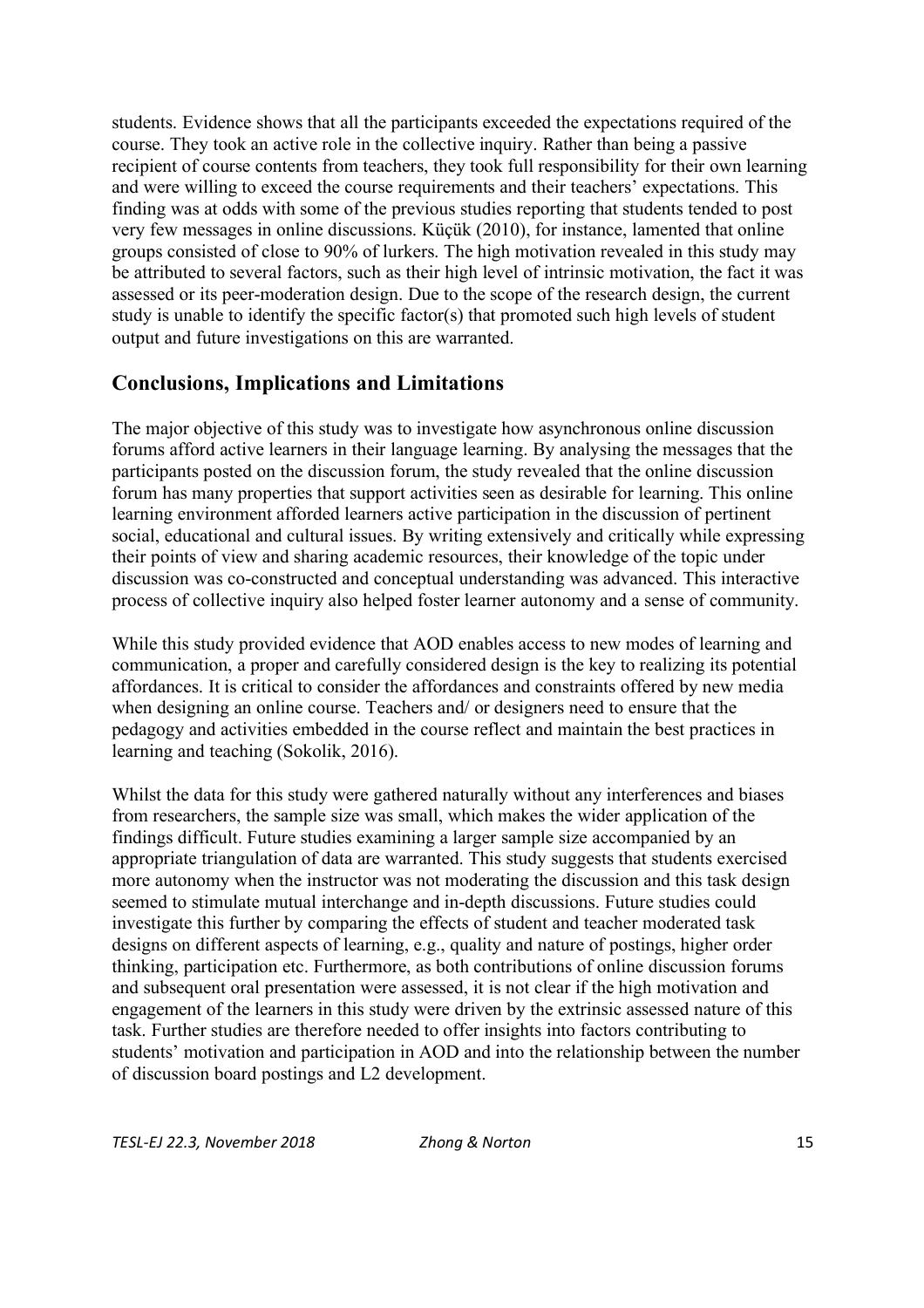## **Acknowledgements**

We would like to thank Unitec Research and Enterprise, which made this project a reality, via the allocation of Early Researcher Funds (project no. RI16010).

# **About the Authors**

**Dr. Qunyan (Maggie) Zhong** is a senior lecturer in the Department of Language Studies, Unitec Institute of Technology, New Zealand. She holds a PhD in Applied Linguistics, and an MA (Hons) in Applied Linguistics, an MA in English Linguistics, and a BA in English Linguistics and Literature. She has extensive experience of teaching English as a second language. Apart from teaching, she is actively involved in research. Her research interests include individual learner differences, learner autonomy and second language classroom research. She has had a considerable number of publications in the field of second language acquisition (SLA). She is currently serving as an external reviewer for several peer-reviewed journals in SLA.

**Howard Norton** is a senior lecturer in the Department of Language Studies, Unitec Institute of Technology, New Zealand. He holds a BA in English Literature and History of Art, a Graduate Diploma in Language Teaching, a Post Graduate Diploma in Education (eEducation) and a Masters in Education (Hons). He has a special interest in the pedagogical and affective impacts of technology in the classroom.

# **References**

Abawajy, J. (2012). Analysis of asynchronous online discussion forums for collaborative learning. *International Journal of Education and Learning, 1*(2), 11-21.

Arnold, N. (2007). Reducing foreign language communication apprehension with computermediated communication: A preliminary study. *System, 35*. doi:10.1016/j.system.2007.07.002

Braun, V. and Clarke, V. (2006). Using thematic analysis in psychology. *Qualitative Research in Psychology, 3*: 77-101.

Çelik, S. (2013). Unspoken social dynamics in an online discussion group: The disconnect between attitudes and overt behavior of English language teaching graduate students. *Education Technology Research Development, 61*(4), 665–683. doi: 10.1007/s11423-013- 9288-3

Cho, H. (2016). Under co-construction: An online community of practice for bilingual preservice teachers. *Computers & Education, 92*, 76-89. doi: http://dx.doi.org/10.1016/j.compedu.2015.10.008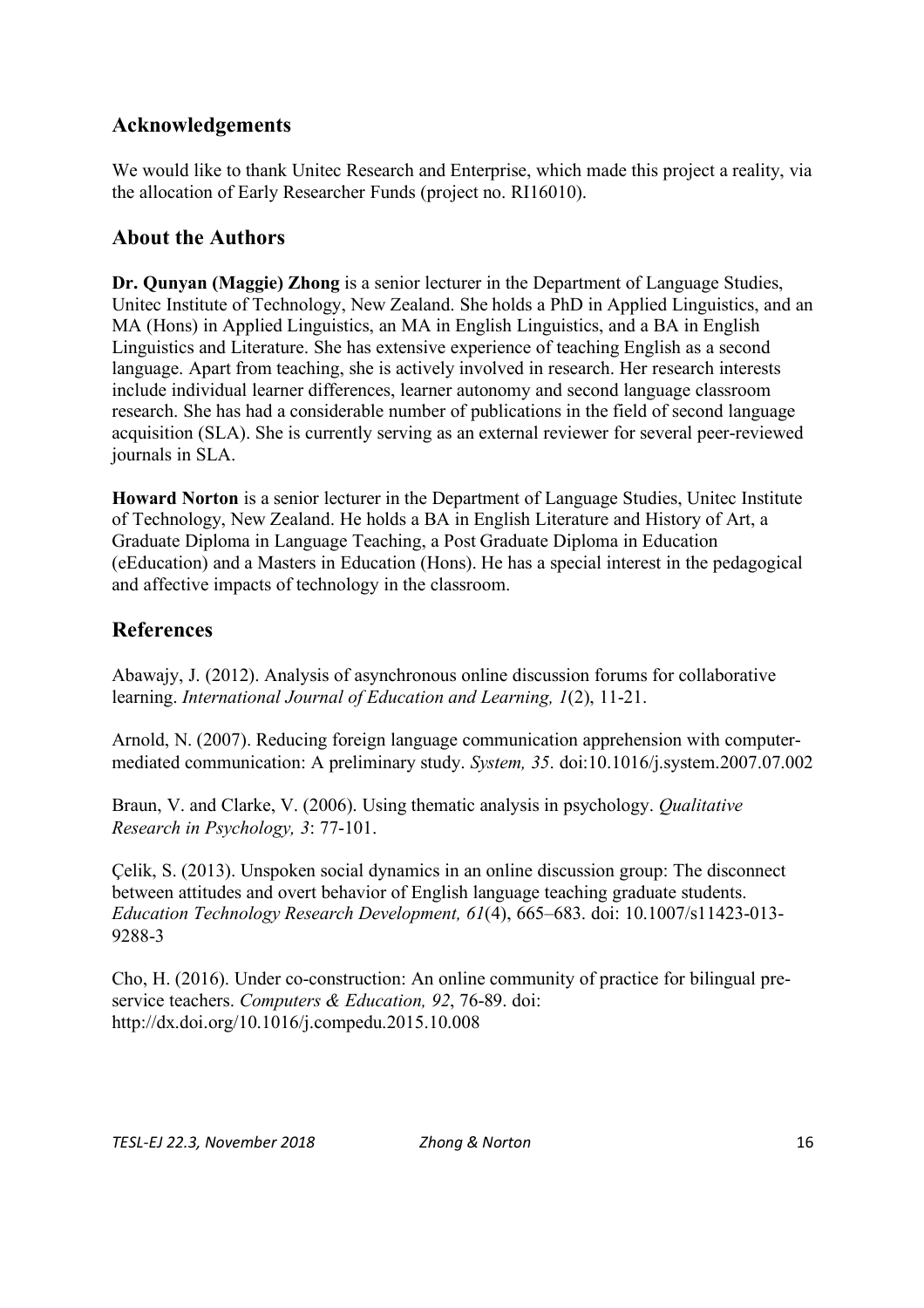Clouder, L., Dalley, J., Hargreaves, J., Parkes, S., Sellars, J., & Toms, J. (2006). Electronic [re]constitution of groups: Group dynamics from face-to-face to an online setting. *Computer-Supported Collaborative Learning, 1*, 467–480.

Davies, R. (2011). Second-language acquisition and the information age: How social software has created a new mode of learning. *TESL Canada Journal, 28*(2), 11-19.

De Oliveira, L., & Olesova, L. (2013). Learning about the literacy development of English language learners in asynchronous online discussions. *Journal of Education, 193*(2), 15-23.

Dennen, V. P. (2005). From message posting to learning dialogues: Factors affecting learner participation in asynchronous discussion. *Distance Education, 26*(1), 127-148.

Dzubinski, L. (2014). Teaching presence: Co-creating a multi-national online learning community in an asynchronous classroom. *Online Learning, 18*(2), 1–16.

Ennis, R. H. (1991). Critical thinking: A streamlined conception. *Teaching Philosophy, 14*(1), 5-25.

Ghadirian, H., Salehi, K., & Ayub, A. F. M. (2018). Exploring the behavioural patterns of knowledge dimensions and cognitive processes in peer-moderated asynchronous online discussions. *International Journal of E-Learning & Distance Education, 33*(1), 1-28.

Gibson, J. (1979). *The ecological approach to human perception*. Boston: Houghton Mifflin.

Gilliland, B., Oyama, A., & Stacey, P. (2018). Second language writing in a MOOC: Affordances and missed opportunities. *TESL-EJ, 22*(1). Retrieved May 25, 2018, from http://www.tesl-ej.org/wordpress/issues/volume22/ej85/ej85a3/

Goggins, S., & Xing, W. (2016). Building models explaining student participation behavior in asynchronous online discussion. *Computers & Education, 94*, 241-251.

Guan, S. (2014). Internet-based technology use in second language learning: A systematic review. *International journal of Cyber Behavior, Psychology and Learning, 4*(4), 69-81.

Hammond, M. (2010). What is an affordance and can it help us understand the use of ICT in education? *Education and Information Technology, 15*(3), pp 205–217. http://dx.doi.org/10.1007/s10639-009-9106-z

Jacob, S. M. (2012). Analyzing critical thinking skills using online discussion forums and CCTST. *Procedia – Social and Behavioral Sciences, 31*, 805-809.

Jahnke, J. (2011). Student perceptions of the impact of online discussion forum participation on learning outcomes. *Journal of Learning Design, 3*(2), 27-34.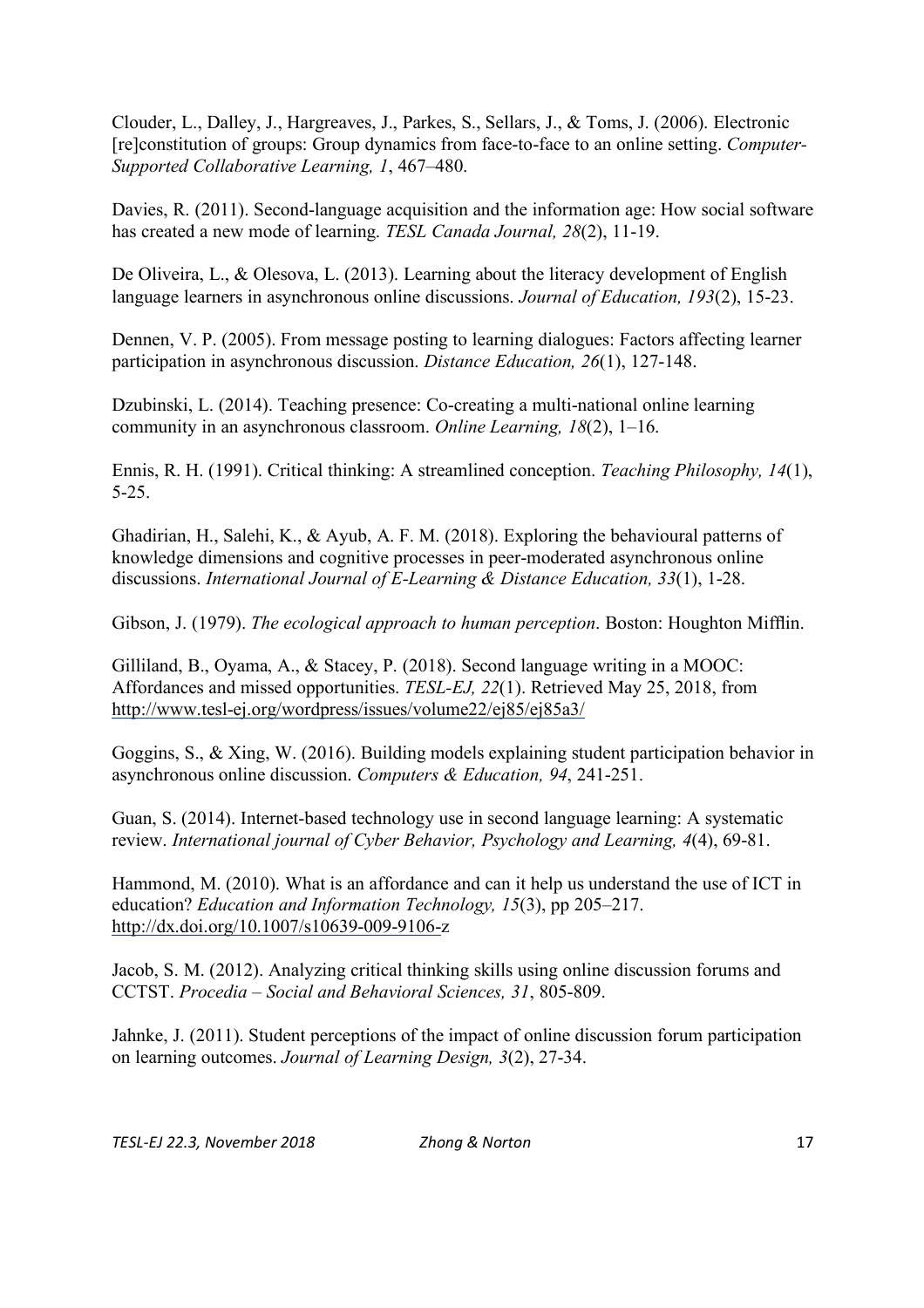Jonassen, D. H., Howland, J., Moore, J., & Marra, R. M. (2003). *Learning to solve problems with technology: A constructivist perspective*. Columbus, OH: Merrill.

Kehrwald, B. (2008). Understanding social presence in text-based online learning environments. *Distance Education, 29*(1), 89–106.

Klisc, C., McGill, T., & Hobbs, V. (2012). The effect of instructor information provision on critical thinking in students using asynchronous online discussion. *International Journal on E-Learning, 11*(3), 247-266.

Küçük, M. (2010). Lurking in online asynchronous discussion. *Procedia – Social and Behavioral Sciences, 2*, 2260-2263.

Lai, K. (2015). Knowledge construction in online learning communities: a case study of a doctoral course. *Studies in Higher Education, 40*(4), 561–5.

Lave, J., & Wenger, E. (1991). *Situated learning: Legitimate peripheral participation*. Cambridge, MA: Cambridge University Press.

Loncar, M., Barrett, N. E., & Liu, G. (2014). Towards the refinement of forum and asynchronous online discussion in educational contexts worldwide: Trends and investigative approaches within a dominant research paradigm. *Computers & Education, 73*, 93-110.

Lu, J., Yang, J., & Yu, C. (2013). Is social capital effective for online learning? *Information and Management, 50*(7), 507-522.

Morgan, D. L. (1988). *Qualitative research methods, Vol. 16*. Newbury Park, CA: Sage.

Norton, H. (2014). *Digital storytelling in an L2 context, and its impact on student communication, engagement, and motivation*. Master of Education (unpublished Master thesis), The University of Waikato.

Patton, M. Q. (1990). *Qualitative Evaluation and Research Methods* (2nd ed.). Newbury Park, CA: Sage.

Reinders, H., & Hubbard, P. (2013). Call and learner autonomy: Affordances and constraints. In M. Thomas, H. Reinders & M. Warschauer (Eds.), *Contemporary Computer-Assisted Language Learning*. London; New York: Bloomsbury Academic.

Reinders, H., & White, C. (2016). 20 years of autonomy and technology: How far have we come and where to next? *Language Learning & Technology, 20*(2), 143–154.

Sokolik, M. (2016). Academic writing in MOOC environments: Challenges and rewards. In E. Martín-Monje, I. Elorza & B. G. Riaza (Eds.), *Technology-enhanced language learning for specialized domains: Practical applications and mobility* (pp. 165-176). New York: Routledge.